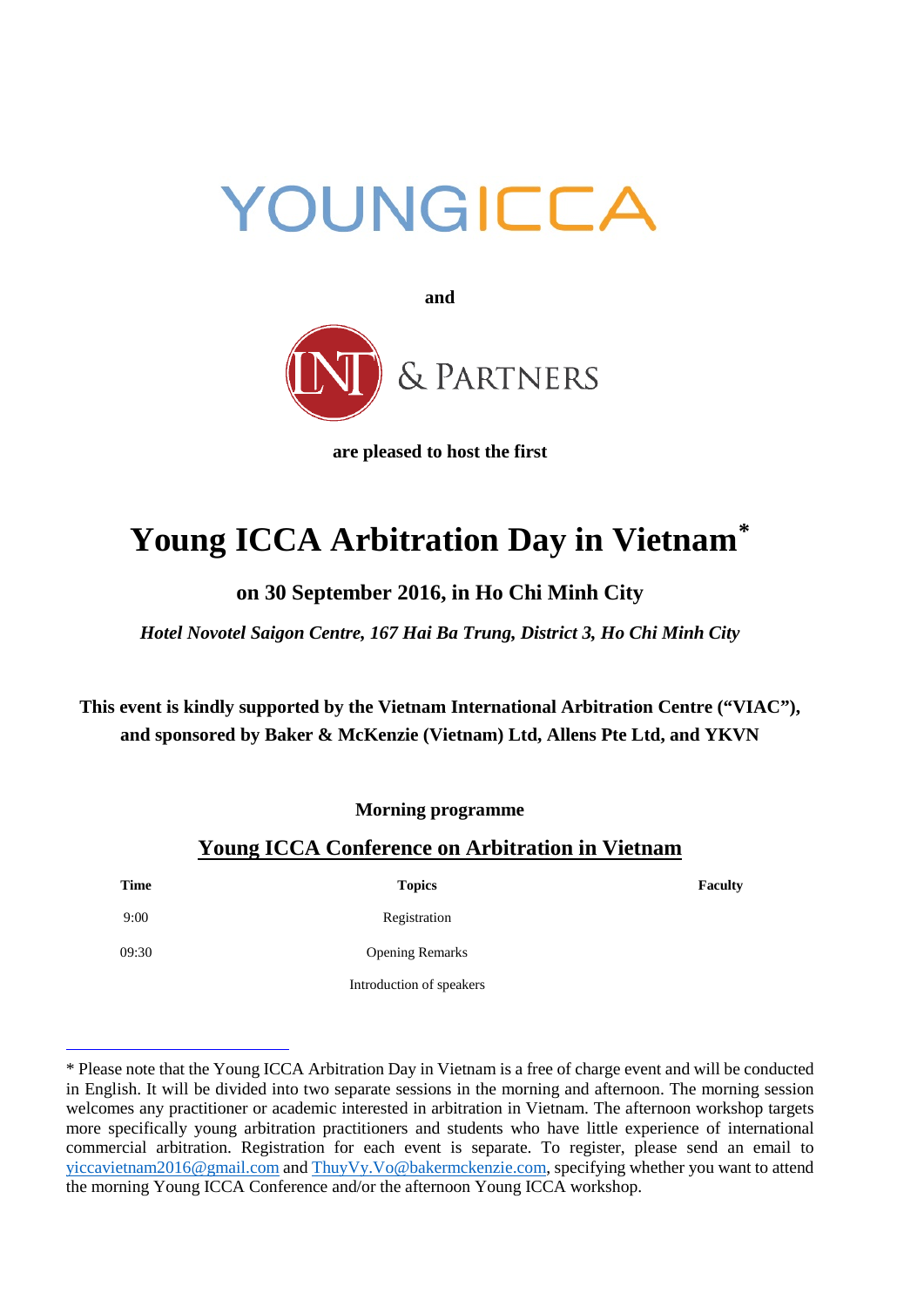# YOUNGICCA



| 09:45 | Topic 1 - The VIAC Rules                                                                             | Mr. Chau Viet Bac (VIAC, Ho Chi Minh<br>City)                                                                           |
|-------|------------------------------------------------------------------------------------------------------|-------------------------------------------------------------------------------------------------------------------------|
| 10:00 | Topic 2 – Arbitrating in Vietnam: potentials and<br>pitfalls (practitioners' perspectives) - Part I  | Mr. Dang Xuan Hop (Allens, Hanoi)<br>Mr. Fred Burke (Baker & McKenzie, Ho<br>$\overline{\phantom{a}}$<br>Chi Minh City) |
| 10:45 | Coffee break                                                                                         |                                                                                                                         |
| 11:15 | Topic 3 – The enforcement of arbitral awards                                                         | Mr. Nguyen Manh Dzung (Dzungsrt &<br>Associates, Hanoi)                                                                 |
| 11:45 | Topic 4 - Arbitrating in Vietnam: potentials and<br>pitfalls (practitioners' perspectives) – Part II | Mr. Do Khoi Nguyen (YKVN, Singapore)<br>Dr. Net Le (LNT & Partners, Ho Chi Minh<br>City)                                |
| 12:30 | <b>Closing Remarks</b><br>followed by lunch                                                          |                                                                                                                         |
|       |                                                                                                      |                                                                                                                         |